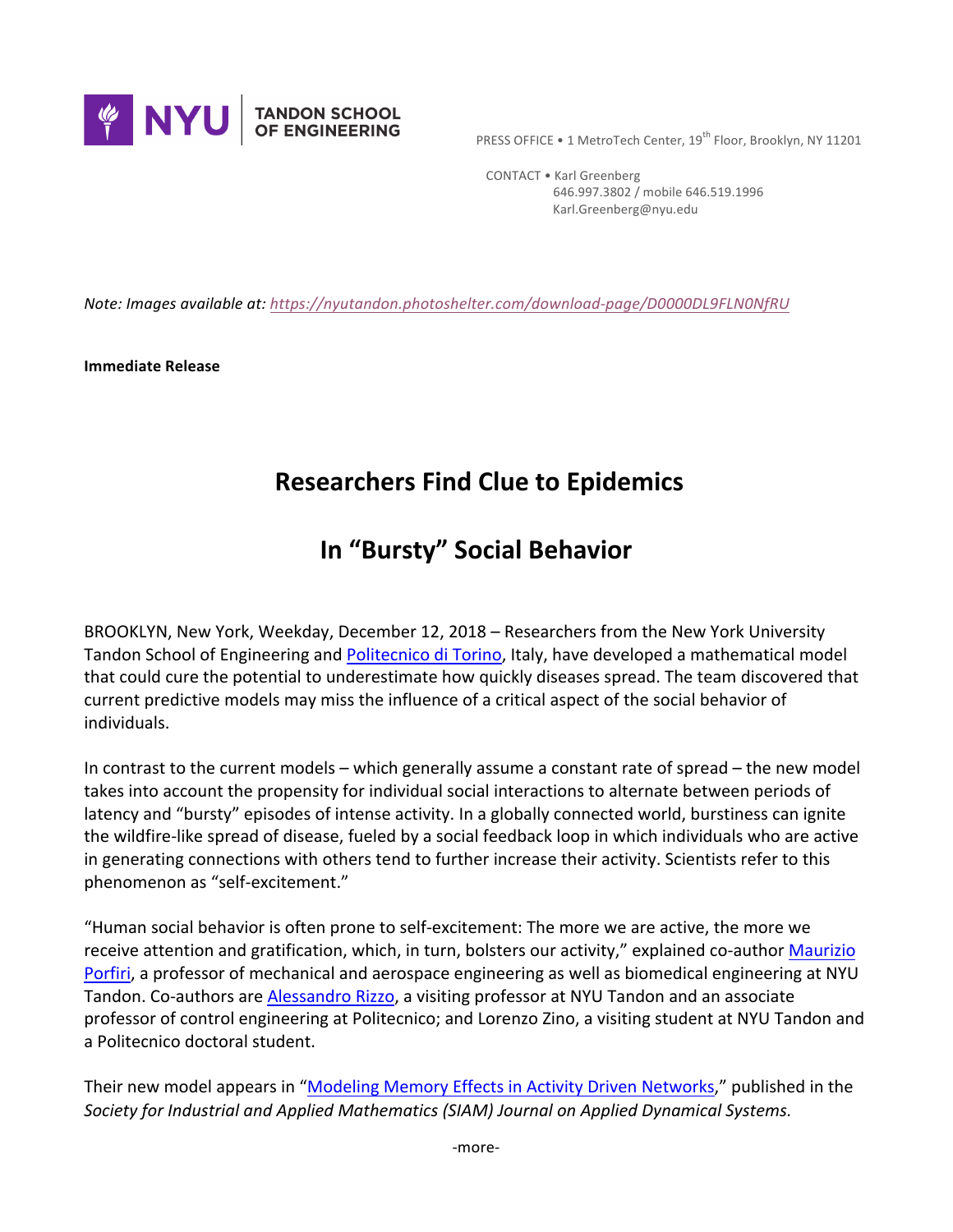When diseases strike, epidemiologists, health care providers, policymakers, and scientists use predictive models to track and forecast how epidemics are likely to infiltrate populations. Those fighting recent outbreaks of Ebola, measles, the mumps, and tuberculosis all rely on predictive models to prescribe methods to halt the spread.

In the paper, the researchers developed a time-varying network model incorporating burstiness, then simplified the model by use of a mathematical maneuver called Hawkes processes, which rely on just two parameters and are capable of reproducing highly complex phenomena observed in empirical data, such as burstiness and clustering.

Porfiri explained that the new research is a compelling step in developing mathematical models that are able to describe and predict all kinds of social dynamics.

"Most of the existing literature assumes that epidemics spread either much faster or much slower than the speed at which individuals build social connections," he said. "This is seldom true, as people can travel any distance in a few hours, effectively spreading many pathogens."

"This phenomenon of individual interaction shapes the evolution of social systems and cannot be neglected when modeling real-world problems," added Rizzo. "We believe that the formalization and analysis of such a feature is key to a mathematically grounded study of real-world problems, both from qualitative and quantitative points of view."

The team's approach permits nuanced modeling of different illnesses  $-$  from a highly contagious airborne virus such as influenza, which moves quickly among people with high mobility but is limited by those who seclude themselves, to a virus like HIV, which has a long latency period and slower transmission rate.

The team aims to incorporate other real-world features of human systems into the model.

"We are also interested in investigating other dynamics, such as the evolution of opinions in social communities, cognitive biases or dissonances, or the competing spread of information and misinformation," Rizzo said.

The research emerges from a three-year, \$375,000 National Science Foundation grant to study the concurrent evolution of the dynamics of infectious diseases and the networks through which they spread. The research was also funded in part by grants from the  $\overline{U.S.}$  Army Research Office and Compagnia di San Paolo.

"Modeling Memory Effects in Activity Driven Networks," is available at https://epubs.siam.org/doi/10.1137/18M1171485

About the New York University Tandon School of Engineering